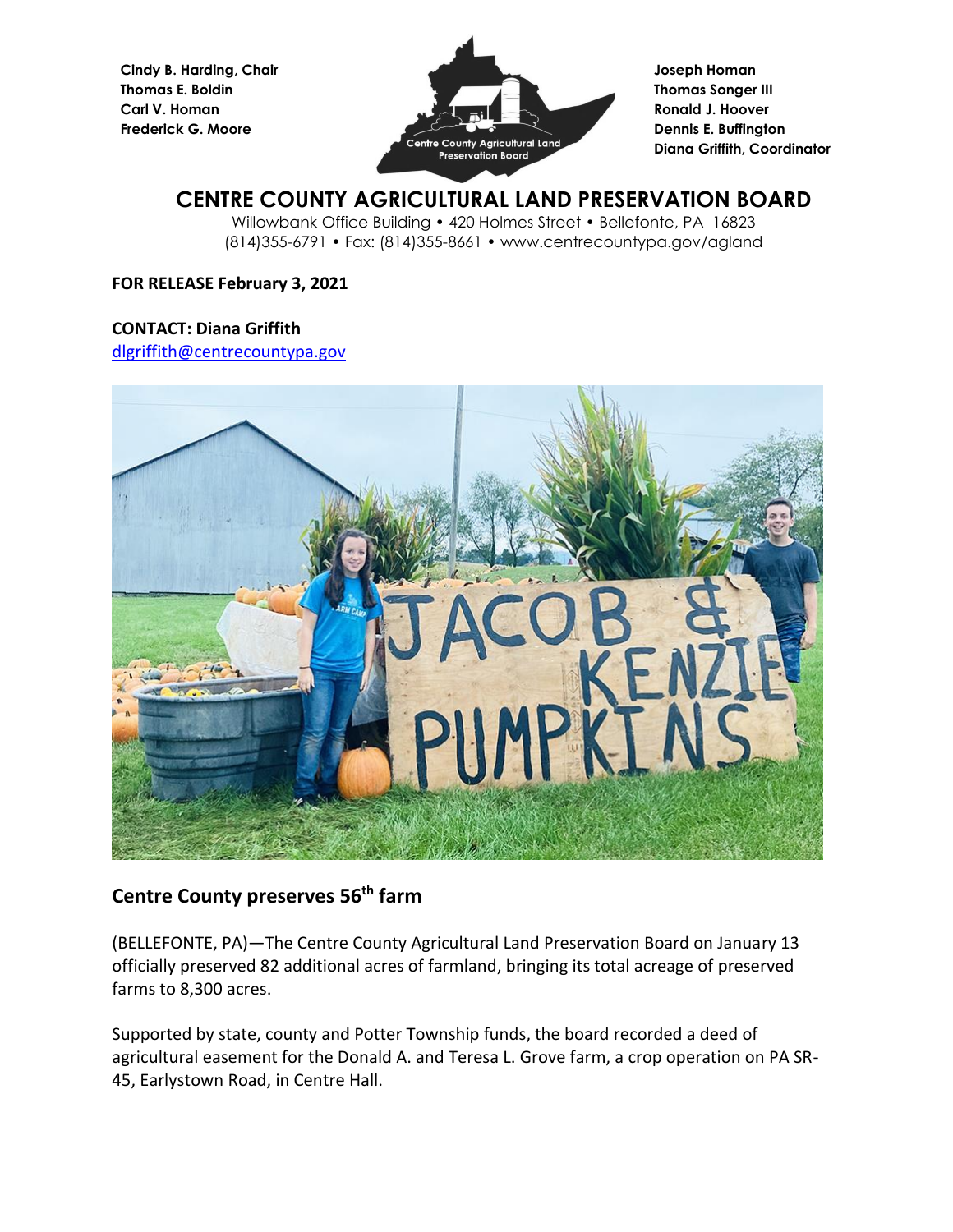The Grove farm is the county's 56th agricultural easement, and the 11th property to be preserved in Potter Township, bringing the township's total acreage for preserved farms to 1,612 acres.

The farm's operator Melvin Dutrow grows corn, snap beans and soybeans, and the Groves' grandchildren grow pumpkins to sell at their roadside stand in the fall. Anyone who travels this route routinely may have spotted their "Jacob and Kenzie Pumpkins" sign and stopped to buy pumpkins. Kenzie has told her grandparents she wants to farm the land when she grows up. In preserving the farm for their granddaughter and for future generations, the Groves have permanently preserved the land for agricultural production. The property cannot be developed for any other purpose.

### **How farms are evaluated for preservation**

Currently, 39 eligible applicants in Centre County are on a ranked waiting list to be considered for farmland preservation. Farmland is ranked by weighted criteria that includes the percentage of Class I through IV soils, their potential to be purchased by developers, and their proximity to farms that have already been preserved.

Contiguous to the preserved farms owned by David D. and Darlene R. Bierly and by Mary A. Resides, and opposite the preserved farms owned by Michael Marquardt and Daniel E. Wasson, the Grove farm expands the cluster of preserved acreage in the Rt. 45 corridor of Potter Township.

Applicants for farmland preservation are required to be located in their municipality's Agricultural Security Area (ASA). A combined minimum of 250 acres is required to establish an ASA. Once enrolled in an ASA, land qualifies for consideration under the farmland preservation program if the ASA has at least 500 acres enrolled.

Joining or leaving an ASA is entirely voluntary. The benefits of joining and staying in an ASA include protection from local ordinances and nuisance lawsuits that affect normal farming operations, among others.

Unpreserved property landowners in an ASA are permitted to develop the property for nonagricultural purposes. Preserved farm landowners within the ASA, having sold their development rights, are prohibited from developing their properties for non-agricultural purposes.

Potter Township Supervisors on December 7, 2020 approved the addition of the 76.19-acre Mark T. and Amy L. Sharer farm to the township's Agricultural Security Area, bringing its total acreage to 11,897.

*For more information about the farmland preservation program and the benefits of being in an Agricultural Security Area,* visit the Centre County website at